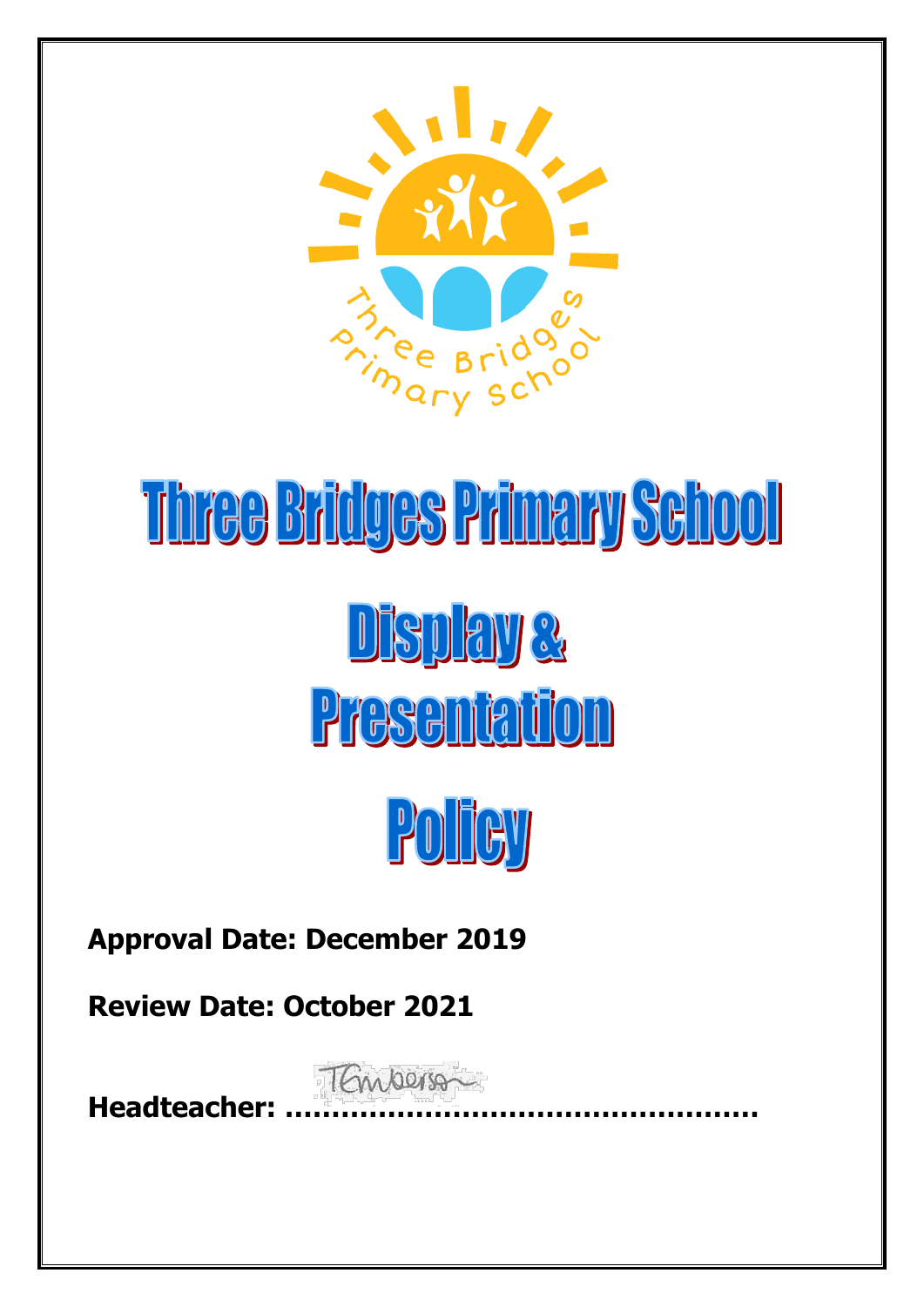### **The purpose of this policy is:**

- To celebrate children's work of all levels and abilities.
- To provide a visually stimulating learning environment for all pupils.
- To establish expectations for teachers and support staff.
- To promote continuity and coherence across the school.
- To give children positive affirmation and parents feedback that the work has been appreciated and celebrated.
- To develop children's aesthetic awareness.

Displays should be seen as a teaching aid, offering support for current learning, and used for stimulating intellectual curiosity as well as celebrating children's achievements. At the start of each term, a display should be in place to greet the children and act as a stimulus for the new theme.

#### **Expectations**

- Displays in classrooms should reflect the pupil's current and most recent work.
- Displays in communal areas should be celebrations of children's work. These can be changed less frequently than classroom displays.
- Hall (see directive below) and corridor displays should always be on dedicated display boards. Children's work should not be blue tacked to corridor walls. Displays in classrooms should be a mixture of teaching and learning aids and celebrations of children's work.
- Hall and corridor displays should have a year group sign on them.
- Display backgrounds to be attractive and reflective of the theme using backing paper or texture. Backgrounds should have a fresh, previously unused edging or a border to ensure a finished look.
- Vocabulary relating to the current learning needs to be displayed. This can be printed or handwritten using a neat, joined style.
- Textiles can be used to add depth and softness, artefacts to add another dimension and interest.
- 'Washing line' displays are an acceptable alternative in rooms where board space is limited.
- Working walls which build over time can also add ownership to the class and their environment.
- Displays should have a short engaging explanation, context or a description of the work process and an appropriate heading.
- Lettering should be clear, easy to read and may include hand written, computer generated or stencilled labels.
- Children's work should be named where applicable.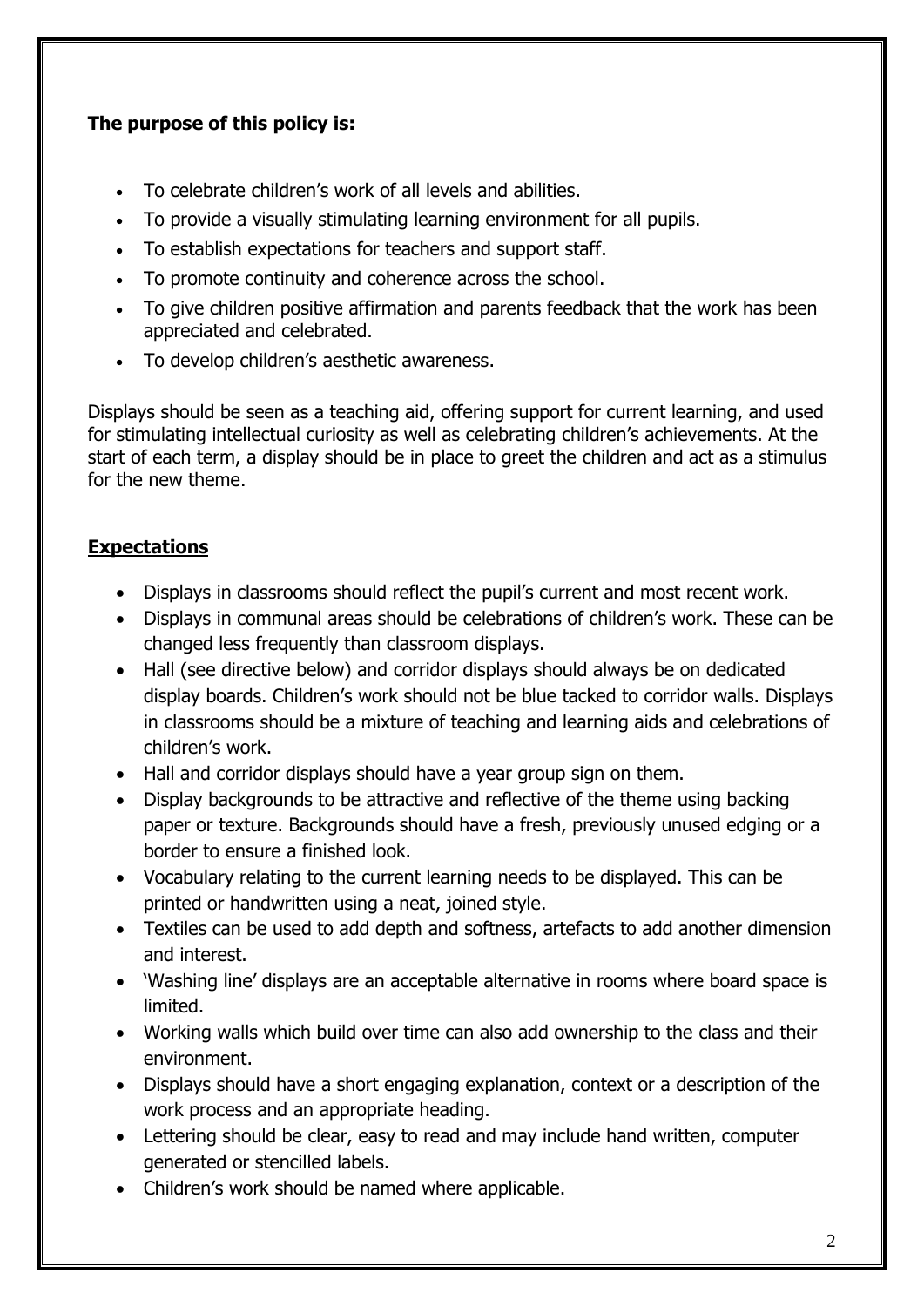- There should be an interactive element to some of the classroom displays, where children have a chance to interact with the display as part of the lesson or informally to extend their learning beyond the lesson. This could take the form of a maths table or literacy area.
- Methods of securing the work to boards should be limited to staples only.
- Blue Tack can be used in classrooms to display work.
- Damaged or tatty displays should be repaired or replaced as soon as possible. We need to demonstrate to the children that we value their work and our school.
- When taking down a display ensure that staples are also removed so as to preserve neatness of future displays.
- Every child's work should be celebrated somewhere in the classroom or wider school environment.

## **Every class should have the following displays:**

- A literacy display,
- $\bullet$  A maths display,
- A phonics display (EYFS and KS1),
- VIPERS Display,
- A topic display if this is not part of the literacy/maths display,
- Vocabulary for the current literacy and maths focus (Communicate In Print) on a small board,
- A numberline relevant to the children's age/ability,
- The handwriting display slips need to be on display in KS1 and KS2,
- An alphabet (EYFS and KS1).